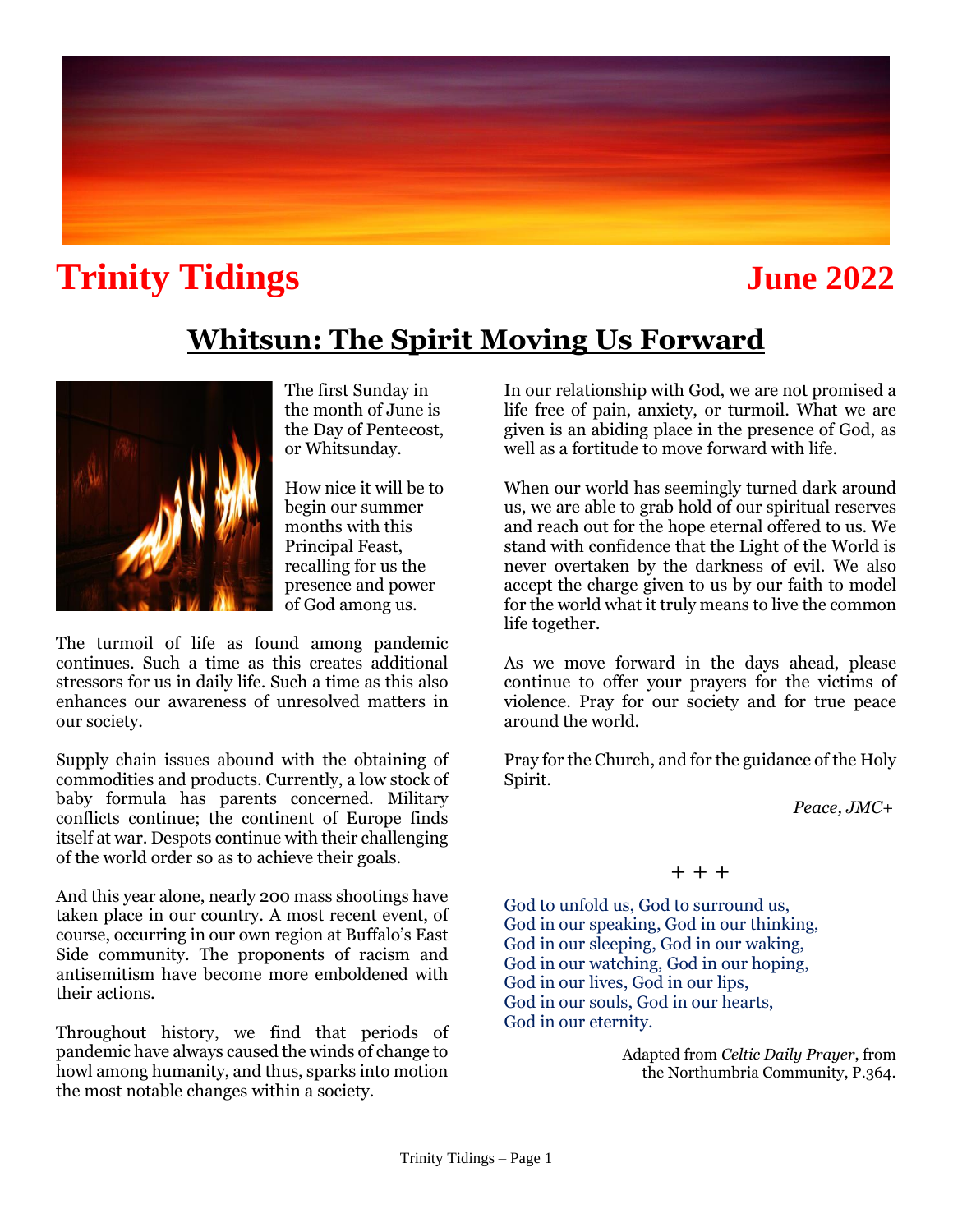#### *Important dates in June:*

#### **Sundays**:

8:00 a.m. – Holy Eucharist, Rt. I; 10:30 a.m. – Holy Eucharist, Rt. II.

**ECW Meeting**: June 4, at 9:30 a.m.

**Vestry Meeting**: June 21, at 6:00 p.m.

+ + +

### Office of Public Affairs: TEC

### **Pastoral statement on mass shooting in Buffalo from Presiding Bishop Michael Curry**

[www.episcopalchurch.org](http://www.episcopalchurch.org/)  *Posted: May 16, 2022*

My heart is heavy with the news that a white supremacist gunman took the lives of 10 children of God in Buffalo on Saturday. I grew up walking distance from the scene of this hateful crime, and my friends and I used to ride our bikes around the neighborhood. Buffalo's Black community raised and formed me. I grieve with the city and people I love.

The loss of any human life is tragic, but there was deep racial hatred driving this shooting, and we have got to turn from the deadly path our nation has walked for much too long. Bigotry-based violence any bigotry at all—against our siblings who are people of color, Jewish, Sikh, Asian, trans, or any other group, is fundamentally wrong. As baptized followers of Jesus of Nazareth, we are called to uphold and protect the dignity of every human child of God, and to actively uproot the white supremacy and racism deep in the heart of our shared life.

Please join me in prayer for the shattered families in Buffalo. Please also join me in expressing profound gratitude for the intervention by Buffalo police that likely saved many other lives. Even amid tragedy, even when manifestations of evil threaten to overwhelm, let us hold fast to the good. It is the only way that leads to life.

### **[Bishop Sean:](https://r20.rs6.net/tn.jsp?f=001lVEwL9-myZXP0Ypat1wUx90nY5Dw7AP6e-yLOfeBGjyAxYSLegqzsWe1HMrrazditZDZuHPsFwJkQ6v1Xs2R5qPNiSq21fSmoMz6f5Q4F5E1sL9YbtcVZdB1LxesTKk2DPaCPnjPscleolPq0SOv7WeIcRV8b_L0etwwiKr5IUNwaGqjldK-krpo9GM31E0181gXN1ams2OSzudBiA_c3VpRhmkybMkTyxtZ6xe681mmJiwwlPMh1A==&c=bdrrUlsZybk_y64L6KAUjBsxSS2oRraBOaEGScYDchh98yg9Pnq-pw==&ch=-Sv4cFf1Dr1FL_zw5qhibuhEYrNR0DcxeEcsCIWddzCEsXTUZFRf3g==) We are in this for the Long Haul**

*At the May 17 joint Diocesan Councils meeting, Bishop Sean discussed the partnership's ongoing commitment to the people of Buffalo's East Side in the wake of the mass shooting on Saturday:*

"We are in this for the long haul. Our role is to be allies and to stand in solidarity," Bishop Sean told the councils. "We're not trying to take the spotlight. We're trying to take the lead in supporting what the East Side community tells us it needs and stay committed to our priority of racial reconciliation."

**[Read Bishop Sean's May 16 letter](https://r20.rs6.net/tn.jsp?f=001lVEwL9-myZXP0Ypat1wUx90nY5Dw7AP6e-yLOfeBGjyAxYSLegqzsWe1HMrrazditZDZuHPsFwJkQ6v1Xs2R5qPNiSq21fSmoMz6f5Q4F5E1sL9YbtcVZdB1LxesTKk2DPaCPnjPscleolPq0SOv7WeIcRV8b_L0etwwiKr5IUNwaGqjldK-krpo9GM31E0181gXN1ams2OSzudBiA_c3VpRhmkybMkTyxtZ6xe681mmJiwwlPMh1A==&c=bdrrUlsZybk_y64L6KAUjBsxSS2oRraBOaEGScYDchh98yg9Pnq-pw==&ch=-Sv4cFf1Dr1FL_zw5qhibuhEYrNR0DcxeEcsCIWddzCEsXTUZFRf3g==)** about how the partnership responded in the immediate aftermath of the shooting.

Read Bishop Sean's May 14 letter: **[A Hate Crime in](https://r20.rs6.net/tn.jsp?f=001lVEwL9-myZXP0Ypat1wUx90nY5Dw7AP6e-yLOfeBGjyAxYSLegqzsVAoshmMxQmBfXExSEeXeJxAElql6ieX8PRSGw1xJb0o5eE8LQ9Dzc52A7B-RNVzU5oevTFDl16bs515U1WhkIthjsFILJkMXACels_RIIkZQbUM2w5MKRSwswzAOE-mvPGlouk0Ifi-_wwsyanRa58_NB8IDhpeMw==&c=bdrrUlsZybk_y64L6KAUjBsxSS2oRraBOaEGScYDchh98yg9Pnq-pw==&ch=-Sv4cFf1Dr1FL_zw5qhibuhEYrNR0DcxeEcsCIWddzCEsXTUZFRf3g==)  [Buffalo](https://r20.rs6.net/tn.jsp?f=001lVEwL9-myZXP0Ypat1wUx90nY5Dw7AP6e-yLOfeBGjyAxYSLegqzsVAoshmMxQmBfXExSEeXeJxAElql6ieX8PRSGw1xJb0o5eE8LQ9Dzc52A7B-RNVzU5oevTFDl16bs515U1WhkIthjsFILJkMXACels_RIIkZQbUM2w5MKRSwswzAOE-mvPGlouk0Ifi-_wwsyanRa58_NB8IDhpeMw==&c=bdrrUlsZybk_y64L6KAUjBsxSS2oRraBOaEGScYDchh98yg9Pnq-pw==&ch=-Sv4cFf1Dr1FL_zw5qhibuhEYrNR0DcxeEcsCIWddzCEsXTUZFRf3g==)**

**[Watch the prayer service](https://r20.rs6.net/tn.jsp?f=001lVEwL9-myZXP0Ypat1wUx90nY5Dw7AP6e-yLOfeBGjyAxYSLegqzsVt2CduABWXu_frrKHBmnCfAIbKUxUSHLnDssZZn6s_cHCMpNYt8oExHKD4DXSZYzUhRftouXLBRqCpkoFkQrE6NK20ML8J_cQ==&c=bdrrUlsZybk_y64L6KAUjBsxSS2oRraBOaEGScYDchh98yg9Pnq-pw==&ch=-Sv4cFf1Dr1FL_zw5qhibuhEYrNR0DcxeEcsCIWddzCEsXTUZFRf3g==)** that Bishop Sean led with Denise Clarke-Merriweather of St. Philip's, Buffalo on May 15:

 $+ + +$ 

### Trinity Episcopal Church Vestry Minutes April 19, 2022 **As approved at the May Meeting**

**Present:** William Roberts, Senior Warden; Janeil Rey, Junior Warden; Karin Wheelock; Sally Ludlum, Mary Lou Vercant; Jennifer Wilkins; Virginia Becker, Treasurer, and The Reverend James Clement, Rector. **Excused:**

**Call to Order:** Fr. Clement called the meeting to order at 6:00p.m., with an opening prayer.

**The Meeting Agenda** was approved as given, as moved by Sally Ludlum, seconded by Mary Lou Vercant.

**Approval of Minutes:** A motion was made by Mary Lou Vercant, seconded by Janeil Rey, to approve the March 15, 2022 meeting minutes. Motion carried.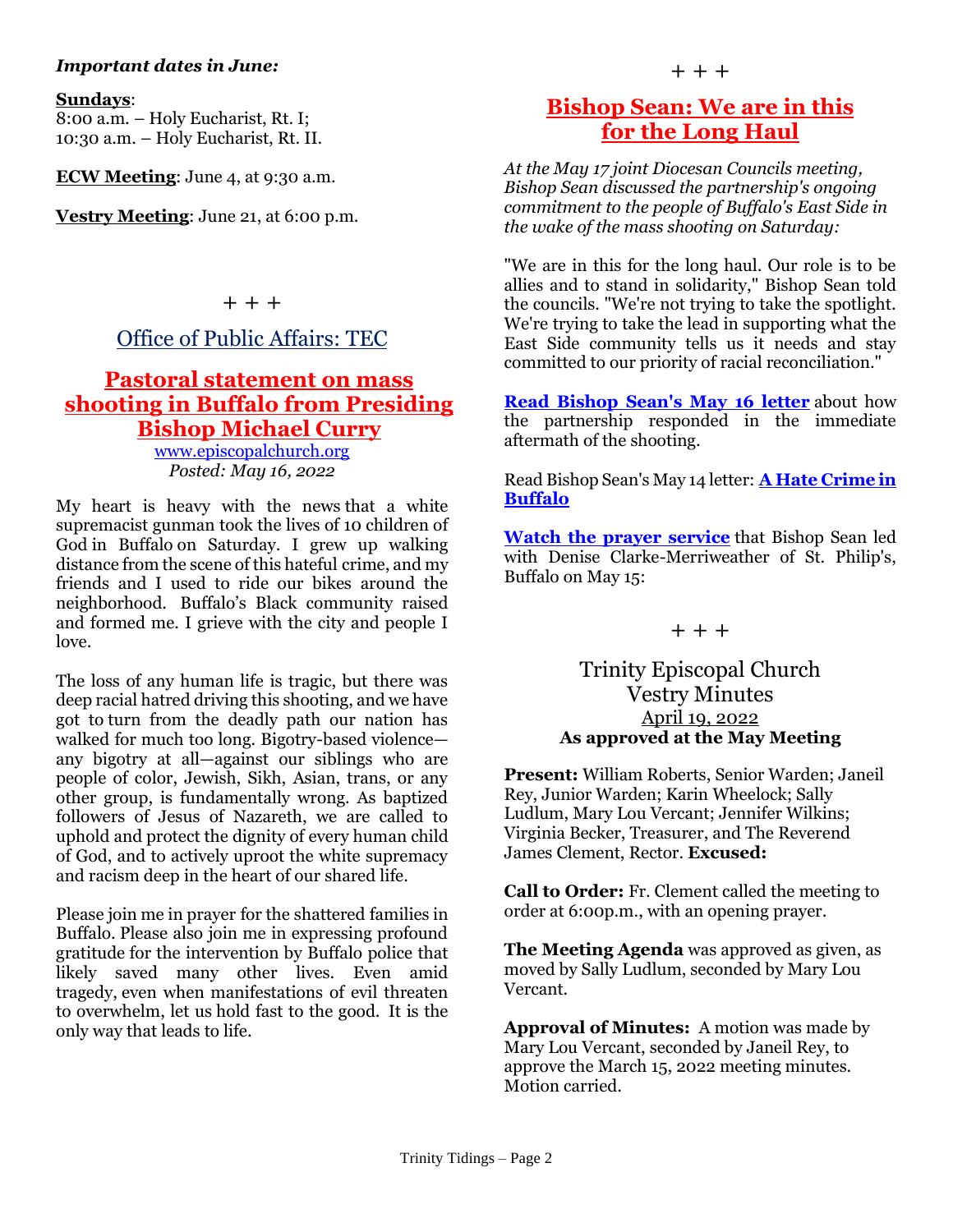### **Committee Reports: Finance / Building and Grounds**

**Finance**: Virginia Becker reported. A motion was made by William Roberts, seconded by Sally Ludlum, to receive the Treasurer's report. Motion carried. See attached.

- William Roberts asked how much our line of credit is at Lake Shore Savings. Ginny Becker reported the line of credit is \$125,000.
- Memorial Fund Report: \$3,067.28, which is the same as last month.

**Buildings and Grounds:** Fr. Clement reported.

- A. W. Farrell Roofing began work at the start of Holy Week; the metal workers were present on Monday and the roofers began work on Tuesday. An additional leak was discovered in the parish hall prior to the start of this work, which was reported to A. W. Farrell by Fr. Clement and Ginny Becker.
- Gas meter was read today  $(4/19/22)$ .
- Fr. Clement shared updated details regarding Olsen Paving. While speaking with Olsen about upcoming events at the church in May, he was informed that Olsen will need for Trinity to revisit its work order. This is due to the changing supply and economic factors with regard to materials. Fr. Clement requested that Olsen reissue its work proposal for consideration by Vestry.
- Fr. Clement also brought to the attention of Vestry an issue with the vinyl bricks installed on an exterior wall of Garland Hall. Due to weather conditions and possibly the built-up of snow being plowed in the area, these bricks continue to warp and become detached from the wall. In the past, the parish has replaced and reinstalled bricks as needed, but our supply of extra material has now been depleted. Fr. Clement inquired with Chautauqua Brick about repair options; however, they did not have any replacements to offer. He suggested that we consider a panel system on this particular exterior wall instead of individual bricks, and for Vestry to consider options for discussion at a later date.
- Sally Ludlum commented that the front entrance doors to the church are in bad condition, once again. Fr. Clement noted that Chuck Mangus restored them as best as he was able a few years ago with the use of a

marine varnish. These doors receive direct sunlight during the day. He will follow up with Chuck Mangus to inquire about additional service.

• William Roberts mentioned that the front steps of the church were also cracking again – most likely due to weather. Fr. Clement asked if anyone might know someone who is available for this small repair. Prior inquiries were not successful since the job is very minimal. It was noted that a bricklayer is currently working at the home of a parishioner. Fr. Clement will inquire about contact information for this person.

### **Additional Reports: Congregational Ministries**

• No reports received.

### **Rector's Report:** Fr. Clement reported.

- He attended several in person and virtual meetings since the last vestry meeting, including a meeting of the Grant Committee and a joint meeting of the Grant Committee and Diocesan Council. He also attended a several-day clergy gathering in Ludlow, PA.
- Fr. Clement reported that Holy Week and Easter Day services went well.
- He has been able to resume more inperson pastoral visitations since coronavirus restrictions continue to change.
- He will attend a clergy retreat on May 5-6 at Chautauqua Lake.
- Fr. Clement reported that Trinity will take part in the regional Confirmation Service with Bishop Sean Rowe on Sunday, May 1. Jake Wilkins will be confirmed, and Jennifer Wilkins will be received during this service.

### **Old Business:**

- Janeil Rey inquired about the vestry handbooks. Fr. Clement will order these soon.
- Discussion was held about the parish obtaining a credit card for use with large and online purchases. Currently, individuals are required to make such purchases and then be reimbursed at a later date. The lack of a credit card can also be burdensome for those individuals whose personal credit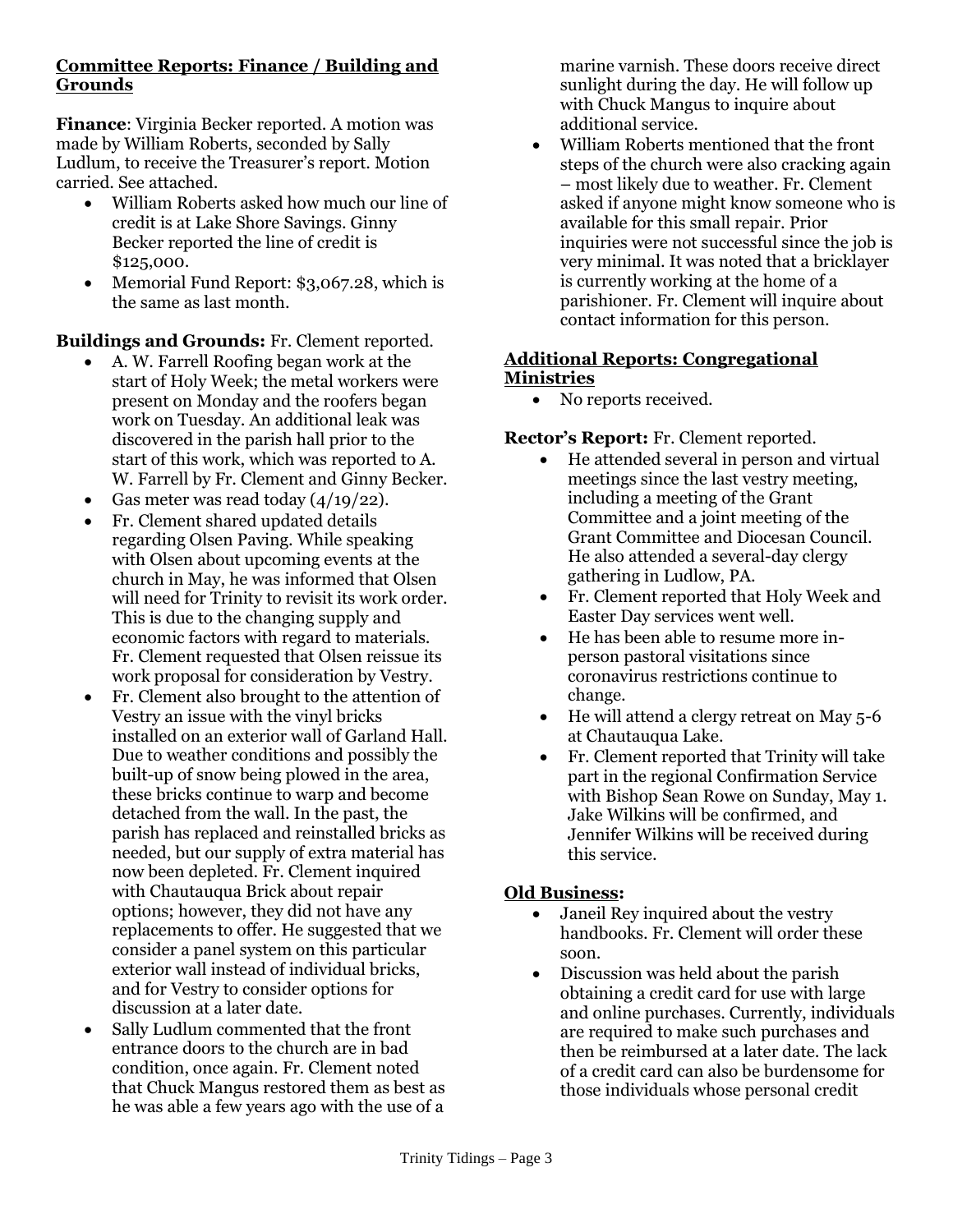cards are on file for subscription-based services.

- o Jenn Wilkins shared her experience with obtaining a credit card with other organizations.
- o Janeil Rey will share information regarding ethical credit card companies for non-profit groups.
- Related to this discussion, Ginny Becker noted that the postal service has not been consistent or timely with the delivery of bills, especially with payment to Wells Fargo (office printer rental). On a prior occasion Wells Fargo did reverse the late fee charge one time. However more recently, despite a phone call to confirm advanced mailing, the bank did not agree to waive the late fee. To avoid future penalties Ginny has begun to pay ahead to ensure advanced delivery. A credit card for the parish will enable the parish to make online payments. Discussion regarding a parish credit card will continue at a later date.

### **New Business:**

- Fr. Clement reported that Trinity will host a Partnership Diocese Children & Youth Formation Event on Saturday, May 21, 2022 from 10 a.m. to 4 p.m. The Rev. Anne E. Kitch, a well-known specialist in the faith formation of children, leadership consultant, and author, will be the guest facilitator.
	- o Fr. Clement will see that spaces needed throughout the church and parish hall buildings are ready for this event.
	- o Trinity has been asked to provide snacks throughout the day. Lunch and other materials will be handled by the Diocese.
- Spring Rummage Sale on Saturday, May 14.

The meeting was adjourned at 6:40 p.m. with a motion made by Janeil Rey, seconded by William Roberts. Carried.

Vestry concluded its time by reciting the Lord's Prayer together. The next meeting will be held on Tuesday, May 17, 2022 at 6:00 p.m.

Respectfully Submitted by: Jennifer Wilkins, Clerk.

# **Parish Notes**

+ + +



 $+++$ 

**We Welcome** the Wilkins to the Episcopal Church!

On Sunday, May 1, Jake and Jenn were presented at the Confirmation and Reception service with Bishop Sean Rowe at St. Luke's Church, Jamestown.

**Congratulations!**

+ + +

## **Summer Worship Schedule**



The Summer Worship Schedule will begin on **Sunday, June 5, at 9:30 a.m.**

There is one worship service on Sundays, at 9:30 a.m., during the months of June, July, and August.

#### + + +

### **An Update on our Organist and Director of Music**

Dr. Ji Hyun Woo continues with her recovery from injuries sustained in an automobile accident a few months ago. This is going well, and she is hopeful that a return to Trinity will occur in several weeks' time.

In June, she plans to attend a Sacred Music Intensive Workshop that will be held at the Jacobs School of Music, Indiana University, in Bloomington.

Please keep Ji Hyun in your thoughts and prayers. We all look forward to her return!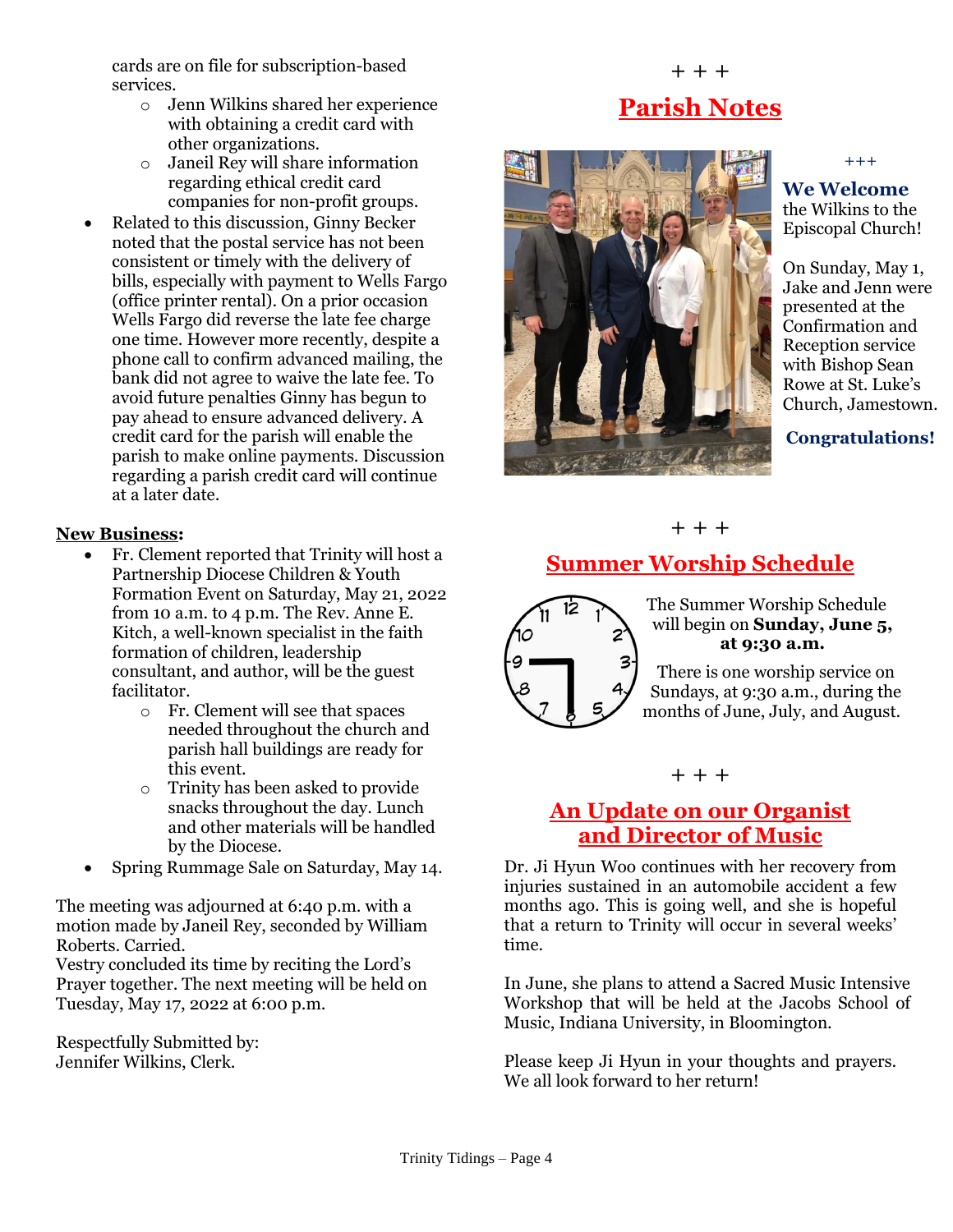### **Parish Outreach**

For the month of April, Outreach suggested that monetary donations be made to the Episcopal Relief & Development (ERD) fund to support families from Ukraine. Some of you may have donated directly through the ERD website. Thank you! Other parishioners donated through Trinity. Trinity collected a total of \$1145.

A check, along with a letter from the Rector, was mailed to ERD. This donation will buy blankets and hygiene supplies for families fleeing the violence in Ukraine. Thank you so much for your support. We are so grateful for the continued generosity of the Trinity's parishioners! j

 *--- Outreach Team*

+ + +

### **June Outreach**



Parish Outreach for the month of June continues with our collecting of items for the **Lakeshore Humane Society**. They are in great need of cleaning supplies.

Our "furry friends" are appreciative of your donations of Bleach, Paper Towels, and Laundry Detergent!

A collection bin is located in Garland Hall or items may be dropped off at the entrance door vestibule at any time.

### THANK YOU!

### **Spring Rummage Sale**

THANK YOU ALL With the donation of all your stuff And our hard-working women.

TECW Spring Rummage Sale brought in \$832.

Never too early to start putting aside items for the fall!

+ + +

### **TECW**

#### TECW NEEDS YOUR HELP

Although we have had a successful rummage sale the TECW support of the Friendly Kitchen Meal can use some extra help with our monthly meal. When this project began over 30 years ago the women donated all of the food and prepared the meal in the church kitchen. When the health department no longer allowed that the women chose to fund the project from their earned project money-what began with \$15 a month is now averaging between \$70-\$90 a month for just the basics. At the same time TECW became aware recently of the need to try and provide fresh vegetables and fruit when possible to supplement the usual. At the May meeting, after some discussion, the women voted to open up participation in this outreach to all parishioners and create a hybrid collection using their earned monies as a base added to any items donated (including monetary) by parishioners.

We are asking any parishioners that wish to help out to purchase **any amount** of the required items from the list below and deliver it to the church on the FOURTH Sunday of the month in the **box labeled Kitchen** in the vestibule of Garland Hall and entrance to the church. The collection day for June is the 26th. (Our shopping is done on the 4th Monday of the month so items will be fresh)

This will be A ONLY ONE DAY collection EACH MONTH. With more of these items being donated we can use our allotted monthly funds to purchase much wanted fresh vegetables and fruit. (Highly perishable items will not be included in list)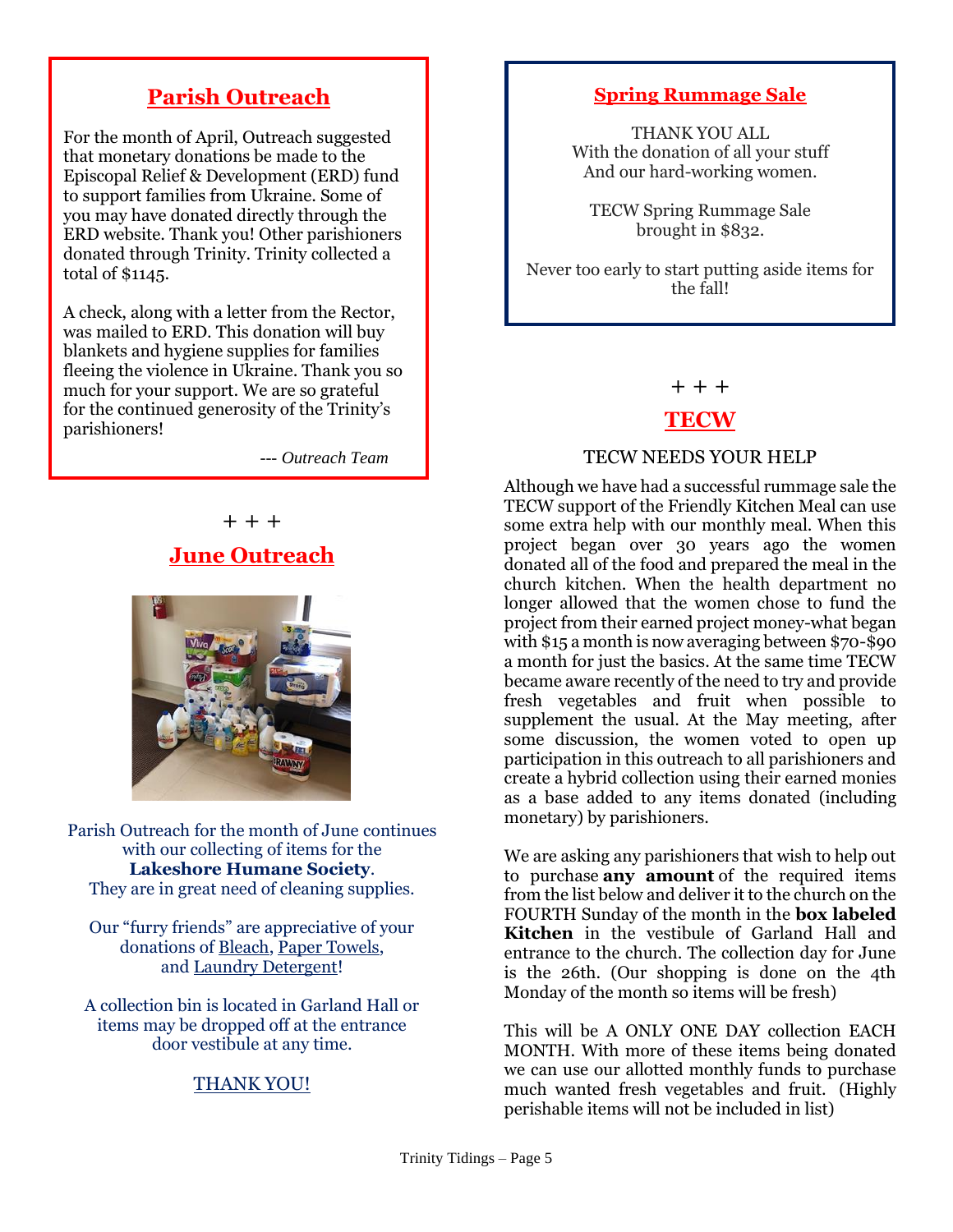**Thank you** so much for any support you can give to this project. Every single item helps.

#### ITEMS NEEDED EVERY MONTH

12 -16oz boxes penne pasta 8 heads of ice burg lettuce 2 - 2 lb. bags regular size carrots 1 bunch celery

Or a gift of cash to help with the purchase of meat and milk (this may be given directly to Bonnie Liener)

NEXT TECW Meeting- June 4th 9:30 Garland Hall.

 *--- Doreen Gould*

The Revd. Cn. Twila Smith, Partnership Canon for Mission Program, offers her gratitude to Trinity Church for hosting the "Creating Spaces for Children Program" on May 21.

Even with the recent rise of coronavirus cases (as well as fuel prices!) a group of people from both dioceses and representing nine congregations were present.

The event was a great opportunity to learn together, share ideas, and build relationships.

### **Partnership Summer Camp to be held August 7-1o: Registration Now Open**

+ + +



From August 7-10, the Dioceses of Western New York and Northwestern Pennsylvania will hold a joint summer camp. Due

to changes in staff availability and facilities, the camp will now be held at **[Lake Chautauqua](https://r20.rs6.net/tn.jsp?f=001lVEwL9-myZXP0Ypat1wUx90nY5Dw7AP6e-yLOfeBGjyAxYSLegqzsSiwQzgvqJF2rcwQYtvvGkjTYeG8to9qLjSiuO85oEI4NGOTcsBtctYHo0WpC6Y5tL3xfS34DEW_AYT_OcZEHTWyNfkgtrqoDA==&c=bdrrUlsZybk_y64L6KAUjBsxSS2oRraBOaEGScYDchh98yg9Pnq-pw==&ch=-Sv4cFf1Dr1FL_zw5qhibuhEYrNR0DcxeEcsCIWddzCEsXTUZFRf3g==)  [Lutheran Center](https://r20.rs6.net/tn.jsp?f=001lVEwL9-myZXP0Ypat1wUx90nY5Dw7AP6e-yLOfeBGjyAxYSLegqzsSiwQzgvqJF2rcwQYtvvGkjTYeG8to9qLjSiuO85oEI4NGOTcsBtctYHo0WpC6Y5tL3xfS34DEW_AYT_OcZEHTWyNfkgtrqoDA==&c=bdrrUlsZybk_y64L6KAUjBsxSS2oRraBOaEGScYDchh98yg9Pnq-pw==&ch=-Sv4cFf1Dr1FL_zw5qhibuhEYrNR0DcxeEcsCIWddzCEsXTUZFRf3g==)** in Bemus Point, New York. Registration is now open.

Camp will start at 3 p.m. on Sunday, August 7 and end with a Closing Eucharist service, in which families are invited, at 11:00 on Wednesday, August 10.

Camp will cost \$200 to attend. Those that need financial assistance should have their parish priests contact **[Wendy Schumacher](https://r20.rs6.net/tn.jsp?f=001lVEwL9-myZXP0Ypat1wUx90nY5Dw7AP6e-yLOfeBGjyAxYSLegqzsWe1HMrrazdiTzOThJ_PSg2zFYWR-G9nsoIYiL7L6pS8t07EKe3vV0GhINw0TQg-T-aFYidi9LjlhVX4q4XzVzGUPvWXuRT1D8xZ-63KufoTQ3LmuRum4rE=&c=bdrrUlsZybk_y64L6KAUjBsxSS2oRraBOaEGScYDchh98yg9Pnq-pw==&ch=-Sv4cFf1Dr1FL_zw5qhibuhEYrNR0DcxeEcsCIWddzCEsXTUZFRf3g==)**.

#### **[Register online](https://r20.rs6.net/tn.jsp?f=001lVEwL9-myZXP0Ypat1wUx90nY5Dw7AP6e-yLOfeBGjyAxYSLegqzsWe1HMrrazdiu3yDLVWssm_BcOCBTXm-7edJC2bbn9-GpY3z9RZHDg73K8AbYdTgxdqA6T9nG-UVGhjwoaMOXhwA5RwagZqz7K9ZemHc569mZlC0aBkCIq4IDTwvvihKDLtQ7TDk3sDST7qVPzN5s61lfjP8f-sWjQ==&c=bdrrUlsZybk_y64L6KAUjBsxSS2oRraBOaEGScYDchh98yg9Pnq-pw==&ch=-Sv4cFf1Dr1FL_zw5qhibuhEYrNR0DcxeEcsCIWddzCEsXTUZFRf3g==)**.

#### $+ + +$

### **Lectionary Readings for June:**

#### [www.lectionarypage.net](http://www.lectionarypage.net/)

Sunday, June 5 *Day of Pentecost: Whitsunday* Acts of the Apostles 2:1-21 Psalm 104:25-35,37 Romans 8:14-17 John 14:8-17, 25-27

Sunday, June 12 *First Sunday after Pentecost: Trinity Sunday* Proverbs 8:1-4,22-31 Psalm 8 Romans 5:1-5 John 16:12-15

Sunday, June 19 *Second Sunday after Pentecost: Proper 7* Isaiah 65:1-9 Psalm 22:18-27 Galatians 3:23-29 Luke 8:26-36

Sunday, June 26 *Third Sunday after Pentecost: Proper 8* 1 Kings 19:15-16,19-21 Psalm 16 Galatians 5:1,13-25 Luke 9:51-62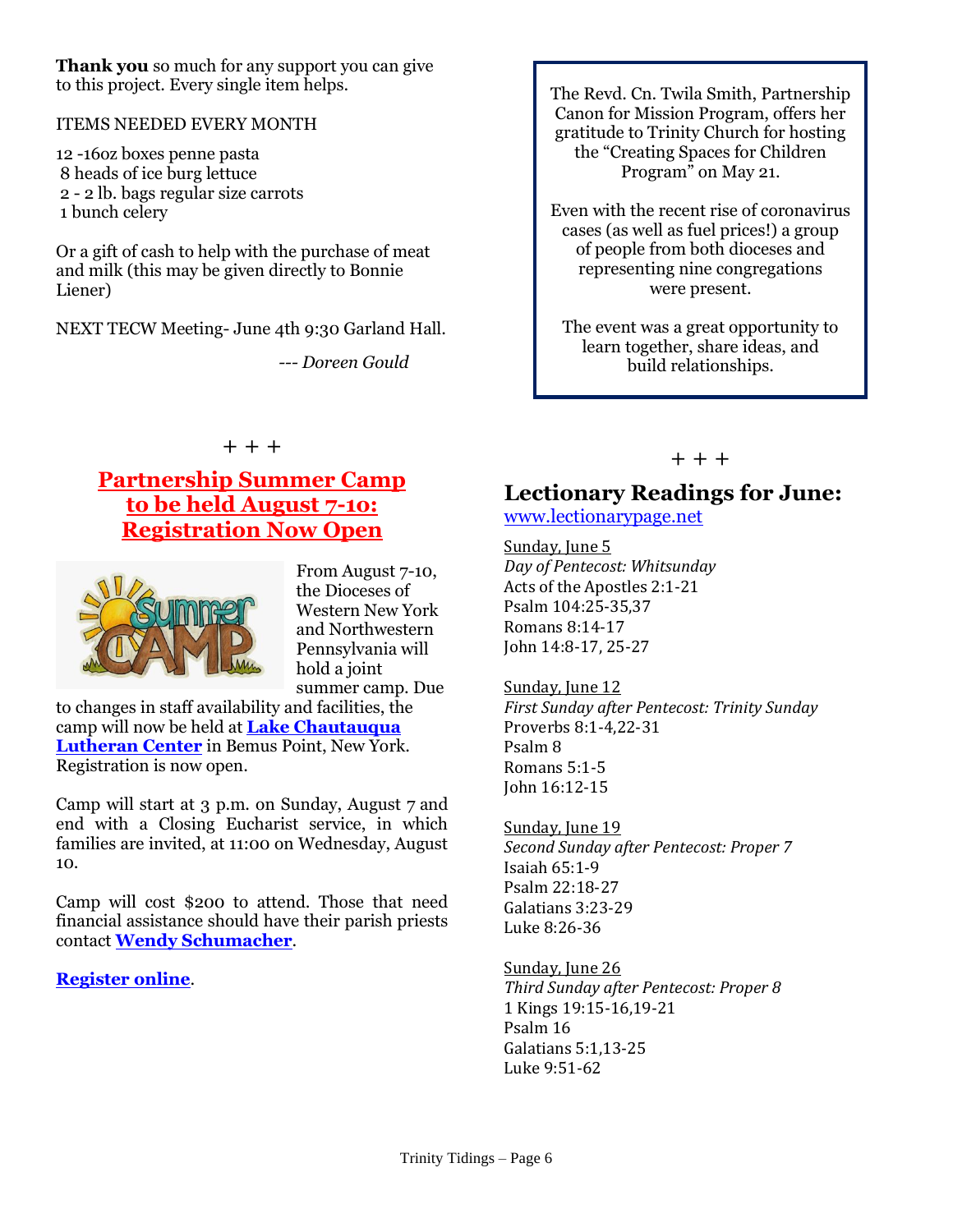### **Birthdays in June**

- 3 Lenore Jakiela
- 4 Janeil Rey
- 5 Bill Mosier
- 6 Cathy Berner
- 7 Jacob Caroselli
- 10 Julie Maytum 11 Bonnie Liener
- 13 Maggie Bryan Peterson
- 14 Gayle Skrzypek
- 17 Lindsay Parker
- 20 Charlotte Caroselli
- 23 Mark Maytum
- 25 Anne Klocek
- 26 Elizabeth Jane Reimer
- 27 Don Nash III
- 28 Rich Mancuso
- 28 Jaime Wright
- 30 Lisa Schultz

## **Wedding Anniversaries in June**

- 9 Daniel and Jeanette Adamczak
- 13 Patti and Jared Cooper
- 16 Aaron and Emily Smith
- 28 Frank and Sallie Pullano

### **In Memoriam**

- 5 Nathaniel Ludlum
- 11 Sarah Clark
- 24 Paul Jakiela

#### Trinity Tidings **Trinity Episcopal Church**

11 Day Street; P.O. Box 467 Fredonia, NY 14063 Office: 716-679-7901 Website: [www.trinitychurchwny.org](http://www.trinitychurchwny.org/)

### **Parish Clergy and Staff**

The Revd. James Clement, *Rector* email: *rector@trinitychurchwny.org* Dr. Ji Hyun Woo, *Organist and Director of Music* Sara Jagoda, *Sexton*

### **The Vestry of the Parish**

William Roberts, Sr. Warden Janeil Rey, Jr. Warden Jennifer Wilkins Karin Wheelock Mary Lou Vercant Sally Ludlum Virginia Becker, Treasurer



**Everyone is invited to join together for worship on Sunday, June 5, The Day of Pentecost: Whitsunday.**

**This Principal Feast will begin at 9:30 a.m. Fellowship and Refreshments to follow in the parish hall.**